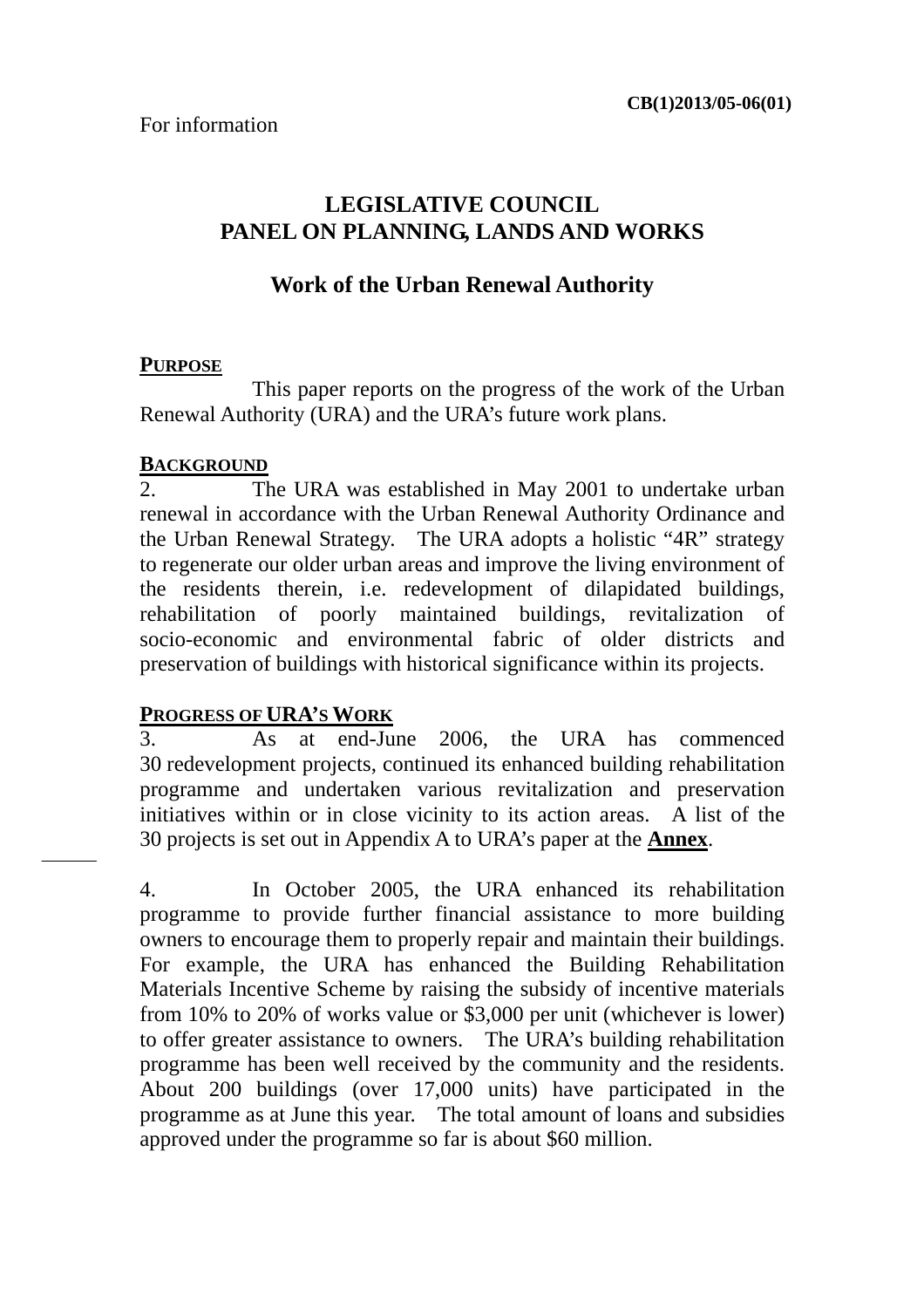5. The URA has also undertaken a number of revitalization and preservation initiatives to rejuvenate old urban districts. So far, over 20 buildings with historical value in various redevelopment projects have been preserved. The revitalisation and preservation initiatives are also conducive to fostering cultural and creative industries, for example, the preservation project at Mallory Street/Burrows Street in Wan Chai.

6. During 2005/06, the URA continued to implement 9 on-going projects inherited from the former Land Development Corporation.

7. The URA has provided a detailed account regarding the progress of its work in paragraphs 3 to 23 of its paper in the **Annex**.

### **FUTURE WORK PLANS**

8. In March 2006, the Financial Secretary approved the URA's Corporate Plan (CP) for 2006/07 – 2010/11 and Business Plan (BP) for 2006/07.

9. The approved CP for 2006/07 to 2010/11 comprises 45 new redevelopment projects, and a rehabilitation programme benefiting about 2,500 old buildings over a period of 10 years. Taking into account the on-going projects, the URA has a rolling programme of 84 redevelopment projects during the next five years. The approved BP consists of 13 redevelopment projects that are scheduled for commencement in 2006/07, and a rehabilitation programme offering assistance to owners of around 180 buildings (some 11,000 units).

10. As an integral part of urban renewal, the approved CP also includes revitalization initiatives in various districts, including Wan Chai, Yau Ma Tei, Mong Kok, and Sham Shui Po, etc. Preservation elements have also been included in 4 projects in the CP.

11. To ensure that its urban renewal programmes are implemented smoothly and widely accepted by the community, the URA is fully aware of the importance of consulting the public and relevant stakeholders through various channels, such as conducting community aspiration surveys and setting up in various districts District Advisory Committees comprising local personalities from different sectors. Take the Kwun Tong Town Centre project as an example, the URA has been proactively engaging the community in its project planning and design process. In respect of the project at Sai Yee Street, Mong Kok, the URA is conducting community and building condition surveys with a view to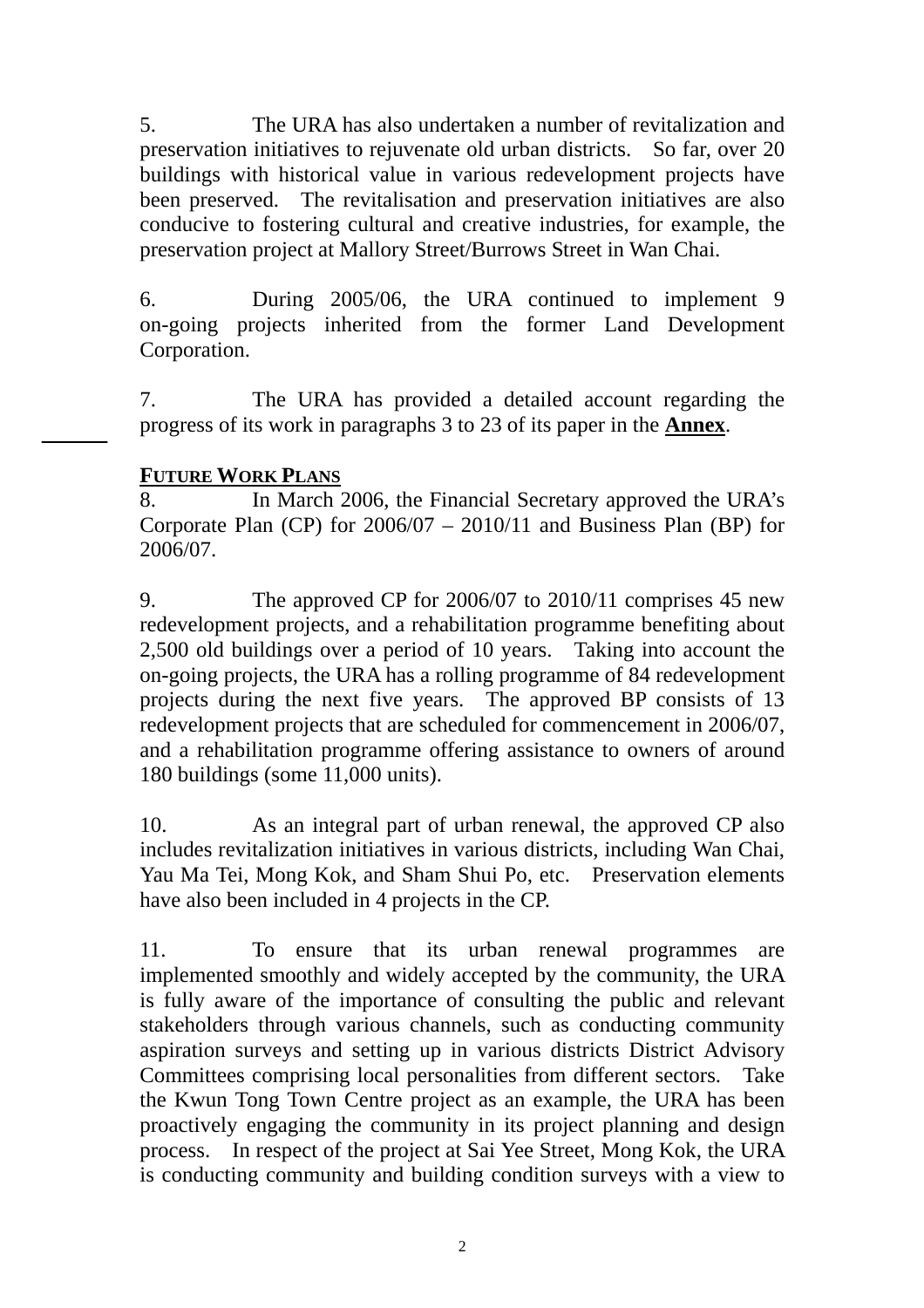working out a way forward for the project.

12. The URA has set out the details of its future work plan in paragraphs 24 to 27 of its paper in the **Annex**.

### **FINANCIAL ASPECT**

13. With the Government's financial support Note 1 and on the basis of the various assumptions adopted in the financial projections in its CP, the URA estimates that by the end of the development period of its planned projects, a self-financing position could be achieved. This is in line with the Government's policy intent. If for some reasons the URA is unable to achieve self-financing in the long run in future, the Government will be prepared to consider, in the light of the actual circumstances, the URA's financial arrangements.

14. The financial forecasts in the CP will undoubtedly be affected by a number of key factors such as movements in the property market, interest rate changes, construction cost fluctuations and the actual implementation mode of individual projects. The Government will keep the work of the URA and its financial position under scrutiny through the annual examination of URA's CP and BP.

### **CONCLUSION**

15. The URA has made steady progress in its work since its establishment. The URA fully appreciates the community's rising aspirations on urban renewal and will take into account the views of the relevant stakeholders and the community in implementing its "4R" urban renewal programme. The Government will continue to support and facilitate the URA's urban renewal work.

Housing, Planning and Lands Bureau July 2006

 $\overline{a}$ Note<sup>1</sup> The Government has put considerable resources into urban renewal. The Executive Council approved in May 2002 that redevelopment sites should in principle be provided to the URA at nominal premium. The Finance Committee of the Legislative Council also approved in June 2002 a commitment of \$10 billion for equity injection into the URA by phases in the five years from 2002/03 to 2006/07. The \$10 billion has already been injected into the URA in full.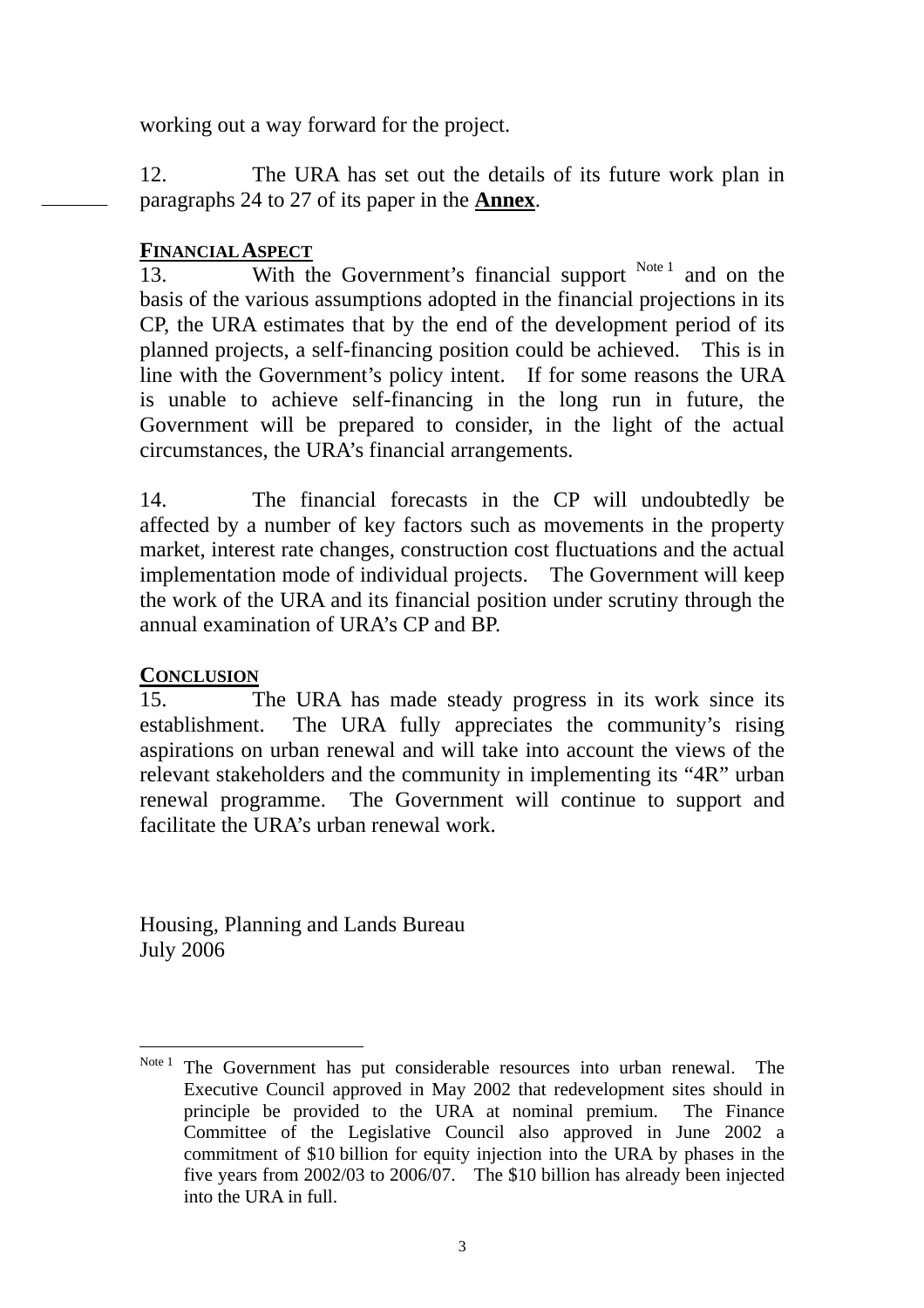#### **Annex**

### **Work of the Urban Renewal Authority in 2005/06 And Business Plan for 2006/07**

## I. **INTRODUCTION**

 This paper is a report on the work of the Urban Renewal Authority (URA) since April 2005 and its business plan for 2006/07.

## II. **BACKGROUND**

2. In its fourth full year of operation, the URA has continued to work within the parameters prescribed in the Urban Renewal Authority Ordinance (URAO) and the Government's Urban Renewal Strategy (URS). The URA has further developed its 4Rs strategy (redevelopment, rehabilitation, revitalisation and preservation) and has pressed ahead with rehabilitation initiatives. The strategic partnership between the URA and Hong Kong Housing Society (HS) has continued to bear fruit.

# III. **WORK OF THE URA IN 2005/06**

### **Redevelopment Projects**

3. During the past year, the URA has continued with the work of property acquisition, clearance and re-housing for five redevelopment projects launched in its first three years. A further eight redevelopment projects and one preservation project are currently at the planning stage<sup>Note1</sup>. Resumptions have been approved for three projects undertaken by the URA during 2005/06. Clearance of four sites has been completed. To date, a total of 222 households have accepted re-housing in estates of the Housing Authority (HA) and HS. A further 521 households have accepted cash compensation. Work on re-housing or compensating remaining households is continuing.

4. The URA has commenced implementation of six new redevelopment projects in Tai Kok Tsui, Sham Shui Po, Mong Kok and Sai Ying Pun in 2005/06. Of these, five projects involved starting the

Note 1 These projects include one gazetted under the URA Ordinance on 21 March 2003. The Town Planning Board (TPB) approved the project on 19 March 2004. However, an objector to the scheme sought a judicial review of the TPB decision. The High Court judgement was in favour of the TPB. However, the objector lodged an appeal to the Court of Appeal which is scheduled for hearing in November 2006.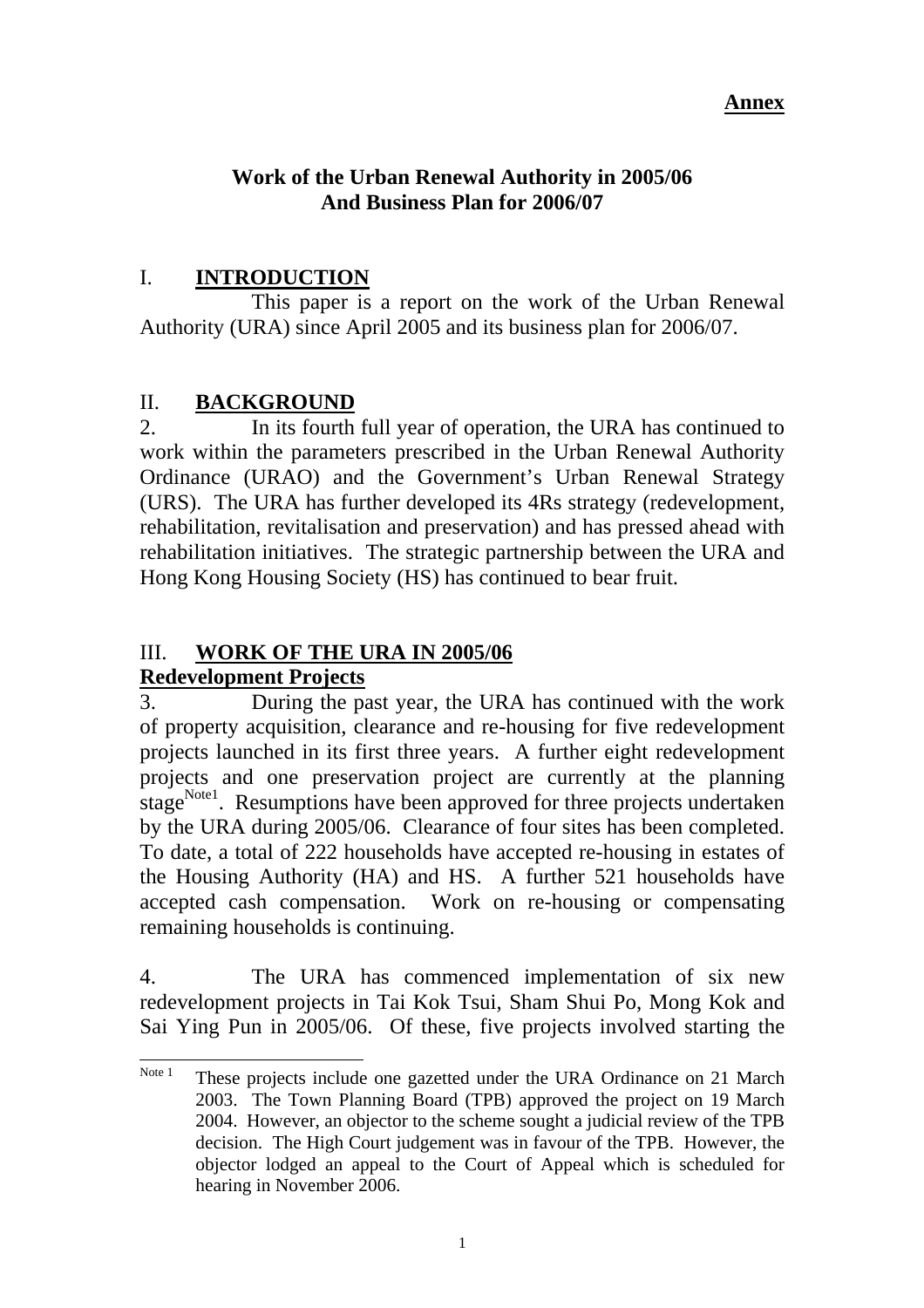necessary statutory planning procedure through gazettal under the URAO, including four projects in two development schemes which are being processed under the Town Planning Ordinance and the first development project processed under the URAO which has been authorized by the Secretary for Housing, Planning and Lands to proceed. The remaining project is an already approved ex-Land Development Corporation (LDC) project. These projects are at various stages of implementation. Overall, it is estimated that about 513 property interests are involved and about 898 households, comprising some 2,188 people, are affected.

5. The URA conducted tender exercises and appointed joint venture partners for two sites at Tai Kok Tsui and Western District during the year. In March 2006, the URA also entered into a joint venture agreement with the Hong Kong Playground Association (HKPA) for the redevelopment of the Macpherson Indoor Stadium in Mong Kok. The URA will invite expressions of interest and call tenders for other cleared sites over the remainder of 2006/07.

6. The tentative timing for completion of development of the projects launched so far since the establishment of the URA varies between 2007 and 2013. Based on current plans, they are expected to provide an estimated total of about 6,400 new domestic units and 57,000m² of retail space upon completion. For the benefit of residents and local communities, these projects are also expected to provide about 6,310m² of open space and 12,980m² of Government/Institution/ Community (GIC) facilities.

7. The URA and HS entered into a Memorandum of Understanding on Strategic Cooperation in December 2002. Under the MOU, the HS has to date commenced seven redevelopment projects announced but not commenced by the former LDC, and HS is bearing all of the costs of these projects and any profits or losses. Five of these projects are in Sham Shui Po and two are in Shau Kei Wan. The projects affect some 746 property interests and an estimated 1,202 households comprising about 2,320 people. Under the agreed arrangement, the HS is undertaking acquisition and clearance for the projects. The HS is also responsible for redevelopment of the sites after clearance. When developed, the projects are expected to provide 1,774 new flats, 12,634m<sup>2</sup> of retail space, 300m² of open space and 4,400 square metres of space for GIC use. In addition to these seven projects, the HS and URA commenced implementation, in 2006, under the MOU of a preservation project in Wanchai, affecting 9 tenement blocks and 55 households. On completion, the preserved building will be used for cultural and community purposes complemented by some commercial facilities, and

2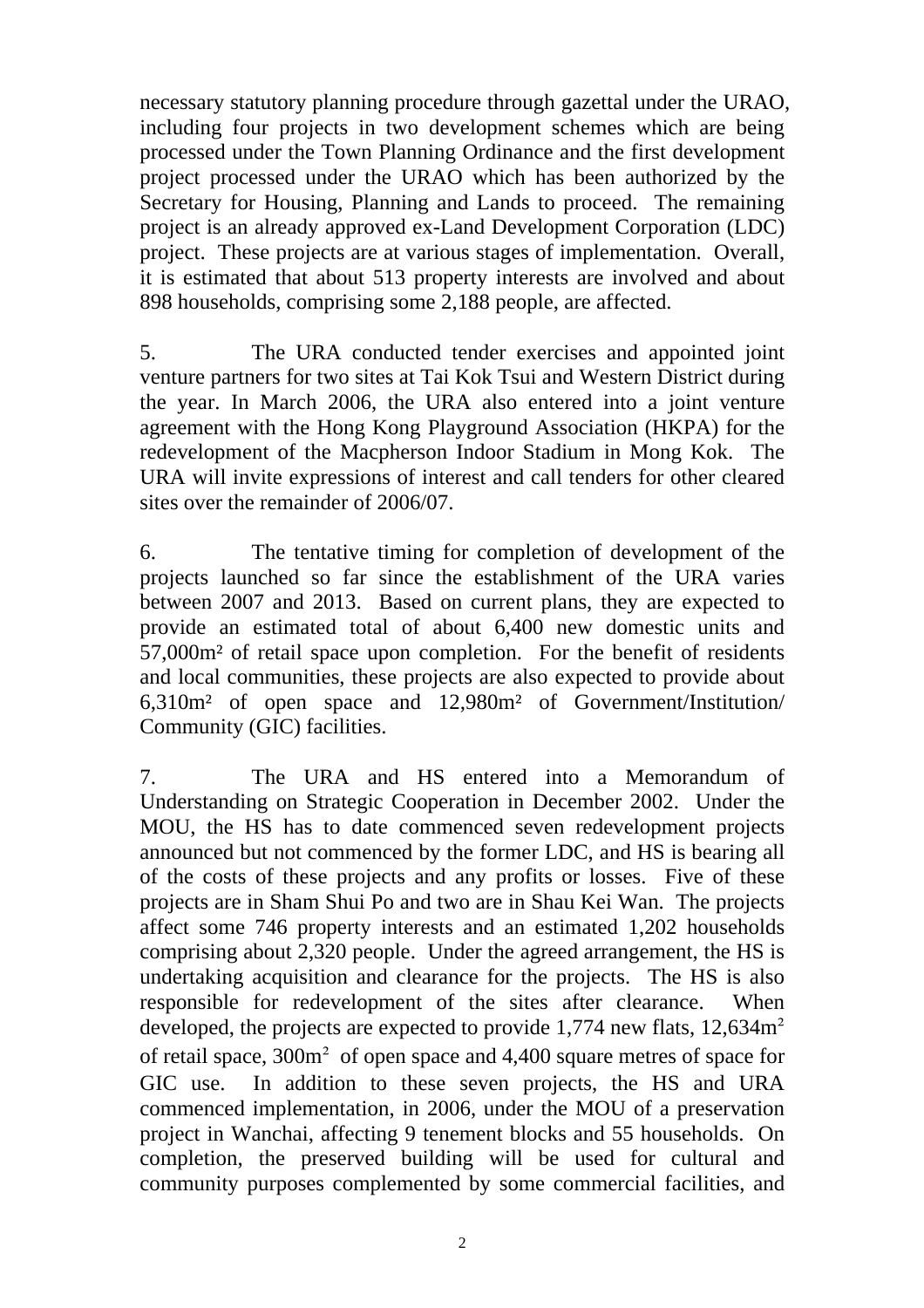there will be 220m² open space. The URA and HS are looking ahead and exploring the scope for cooperation in bringing further urban renewal projects to fruition for the benefit of the community as a whole. **Appendix A** shows the current progress for the 22 projects launched so far by the URA and the 8 launched by the HS.

8. Both the URA and HS adopt a similar policy for acquisition of property interests to the Government's compensation policy on land resumption but add a certain amount of incentive for property owners. Domestic owner-occupiers are offered a home purchase allowance (HPA) equivalent to the difference between the open market valuation of the owner's premises and that of a notional seven-year-old replacement flat in the same general locality. The average acceptance rate of over 85.3% in the 12 projects, for which acquisition has commenced so far is considered reasonable in view of the rising property market over the last two years and given that on average about 5% of the interests cannot be acquired due to problems such as unclear legal titles and untraceable owners. Nevertheless, the URA continues to look for improvements to ensure that its policies and procedures strike the right balance between being sufficiently responsive to the needs of people affected and costeffective to sustain a viable urban renewal programme.

9. The URA has also continued with the implementation of nine projects commenced by the former LDC. These projects are at various stages of construction. About 1,359 units were offered for sale during 2005/06. Altogether, the nine projects are expected to produce about 5,650 new flats and 380 serviced apartments, 130,000m² of retail/commercial space, 66,000m² of office space, over 1,000 hotel rooms, 11,150m² of open space and 21,000m² of GIC facilities. **Appendix B** shows the current status of these projects.

10. Based on a set of assumptions adopted in formulating the latest Corporate and Annual Business Plans in 2006, the total development cost of the 22 projects launched by the URA so far is estimated at \$19.5 billion, of which about \$9.3 billion is for acquisition and re-housing, which together form the land assembly cost. The remaining \$10.2 billion covers development cost and interest. The gross development cost of the eight projects undertaken in association with the HS, which is responsible for all such costs, is estimated at \$5.93 billion.

### **Community Relations**

11. The URA appreciates that some owners and tenants, especially the elderly, might face difficulties in vacating their premises and setting up new homes elsewhere. Front-line staff are trained to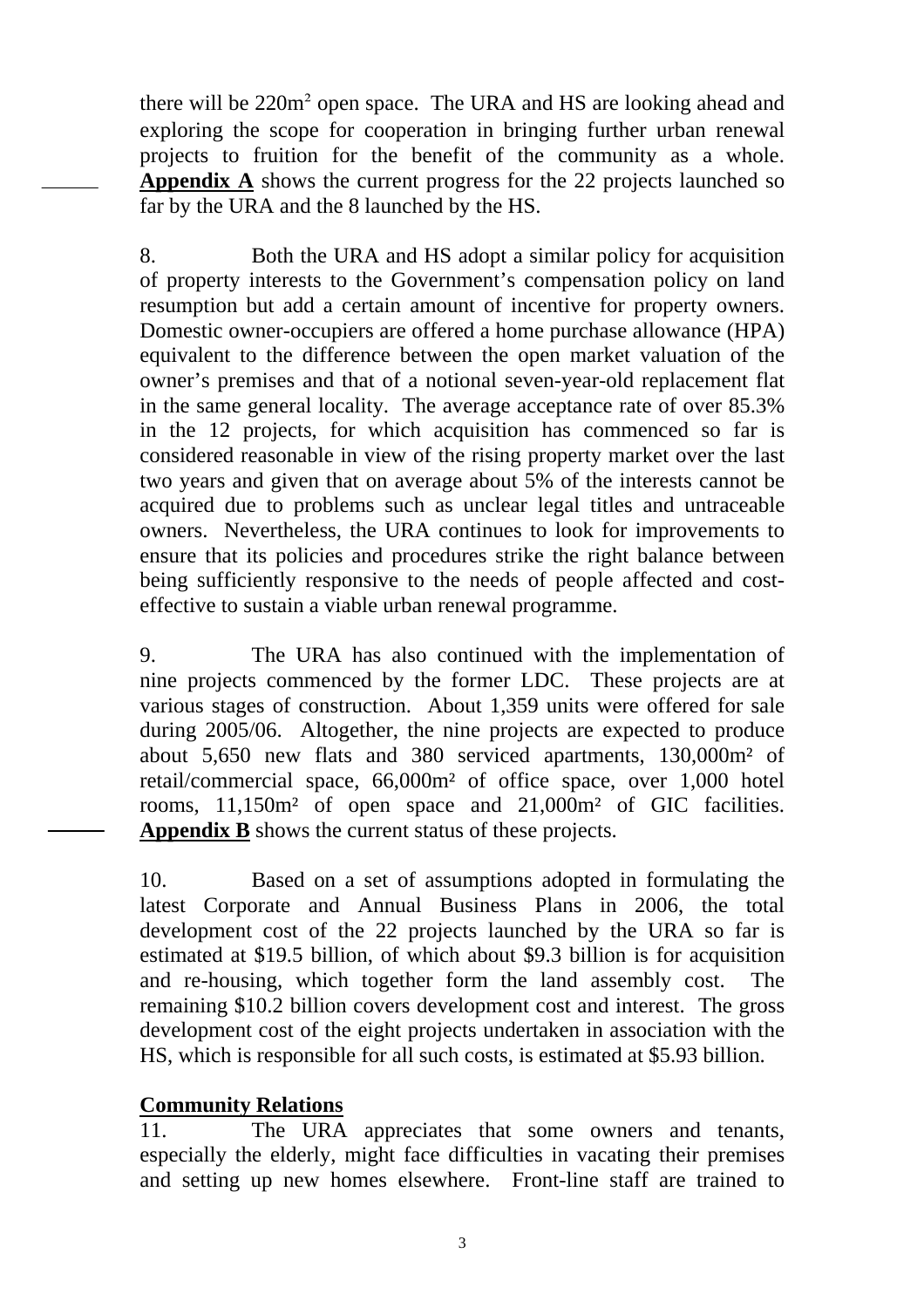provide personal care and assistance to every family genuinely in need of help. Practical assistance includes providing a special 30% down payment instead of the standard market practice of 10% based on the needs of individual families, helping to arrange a bridging bank loan, gathering market information on home-buying and mortgage, helping out with house moving and providing temporary storage for large household items. In addition, the URA and the HS have appointed, through open tender, six district-based social service teams (SST) to provide affected residents, who need special help, with counselling and advice services on various issues. The SSTs have provided assistance to about 180 cases in 2005/06 and a total of about 1,500 since 2002/03.

12. To ensure that urban renewal projects are planned and designed in ways which take account of the aspirations of the stakeholders concerned where practicable, URA has established five District Advisory Committees (DAC) in our major action areas, namely, Sham Shui Po, Wanchai, Central and Western, Yau Tsim Mong and Kwun Tong. Membership of these DACs includes legislators, district councilors, academics, social workers, landlords, tenants and trade representatives as well as professionals, so that URA may be suitably and directly advised on all relevant aspects and concerns when planning our renewal projects. During the year 2005-06, a total of 17 DAC meetings were held, not including numerous informal discussion sessions with individual members.

13. During 2005/06, the strategy for community engagement was further refined. A comprehensive programme to engage the community was implemented during the year with over 100 direct community engagement activities held which ranged from public forums, community aspiration surveys and resident briefings to District Council meetings and community participation workshops. The views and suggestions collected in the process have proved effective in refining the URA's planning and operational policies and practices. A significant example of our new strategy is the Kwun Tong Town Centre project which is the biggest ever redevelopment project undertaken by the URA or, indeed, its predecessor, the LDC. With the assistance of the Hong Kong University's Architecture Faculty, URA was able to utilize an innovative three dimensional computer graphic design tool for the first time in our consultation workshop for this project. Doing so enabled participants to see at once on computer screens how their design proposals would look and enabled immediate revisions to be made to the design concepts. This offered spontaneous public participation in the planning and design process for this important, large scale and complex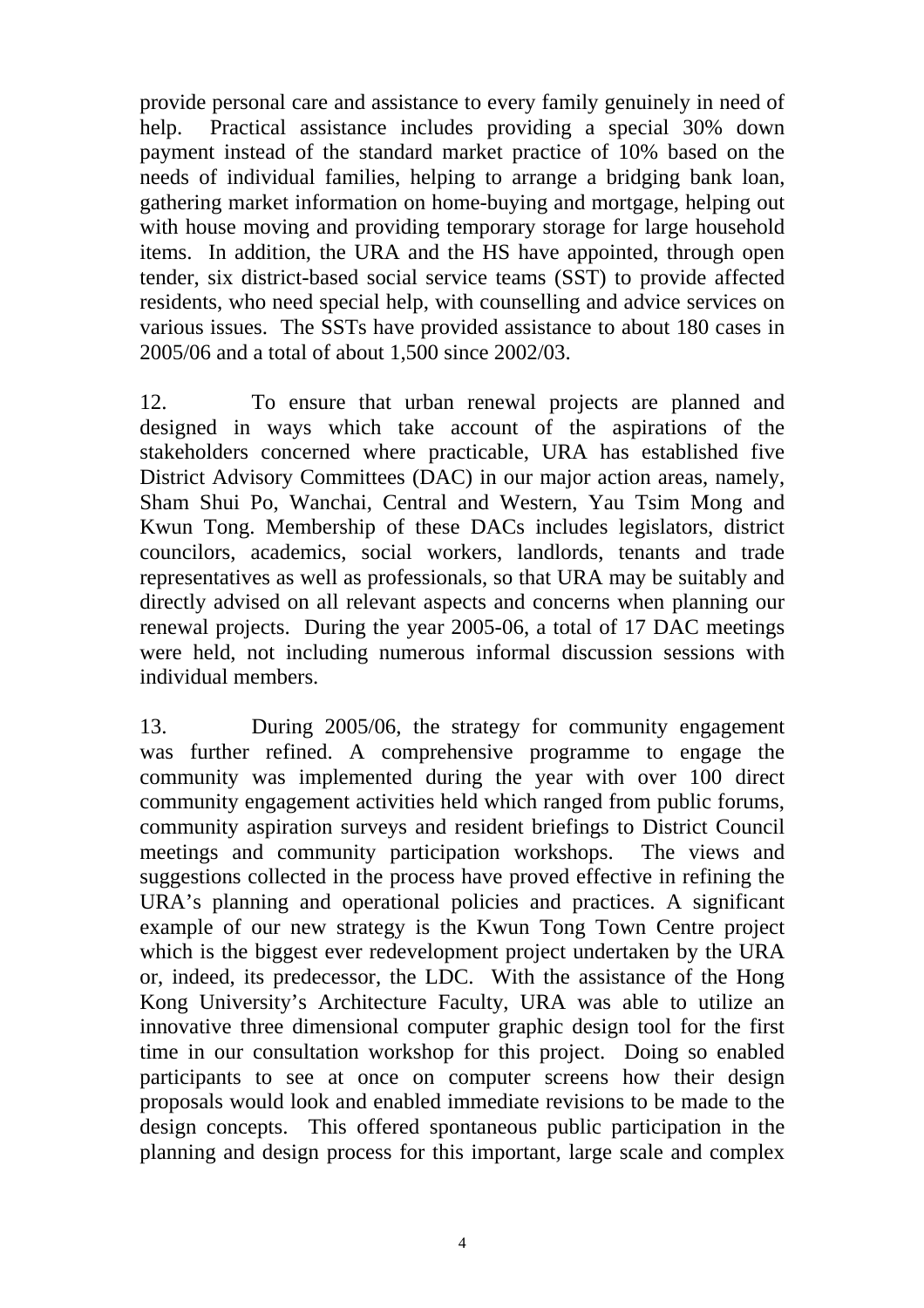renewal project. Similar workshops were held for projects in Wanchai and Central & Western Districts.

## **Rehabilitation**

14. Initiatives to encourage better care of domestic premises in multiple ownership by the owners continue to be a major area of work for the URA. The purposes of building rehabilitation are to improve the environment and living conditions in residential buildings, and to extend the useful life of buildings. Three initiatives have been undertaken.

### *Materials Incentive Scheme*

15. URA has continued to operate a Materials Incentive Scheme, which was formerly known as the Extended Trial Scheme. This scheme targets buildings with Owners Corporations (OCs) with a view to encouraging owners to form OCs and promoting sustained maintenance and management after rehabilitation. Owners of domestic or composite buildings in multiple ownership with established OCs and generally subject to statutory repair orders are invited to participate.

16. The value of renovation material, excluding technical advice, provided by URA does not exceed \$3,000 per domestic unit or 20% of the total cost of the rehabilitation work apportioned to a unit, whichever is lower.

# *Building Rehabilitation Loan*

17. The URA also continued to operate the interest-free Building Rehabilitation Loan Scheme, which was announced in May 2004, to cover buildings which meet similar criteria to those for the Materials Incentive Scheme and are not subject to statutory orders, in order to encourage owners to undertake voluntary rehabilitation early. Loans are arranged through OCs but made to individual domestic property owners for up to \$100,000 per domestic unit for a term of up to five years, depending on the amount. Generally speaking, the scope of works covered is:

- Repair or preventive maintenance works to common areas and external envelope;
- Repairs, maintenance or up-grading of building services; and
- Repair and maintenance works inside domestic units which are carried out in association with the works to the whole building.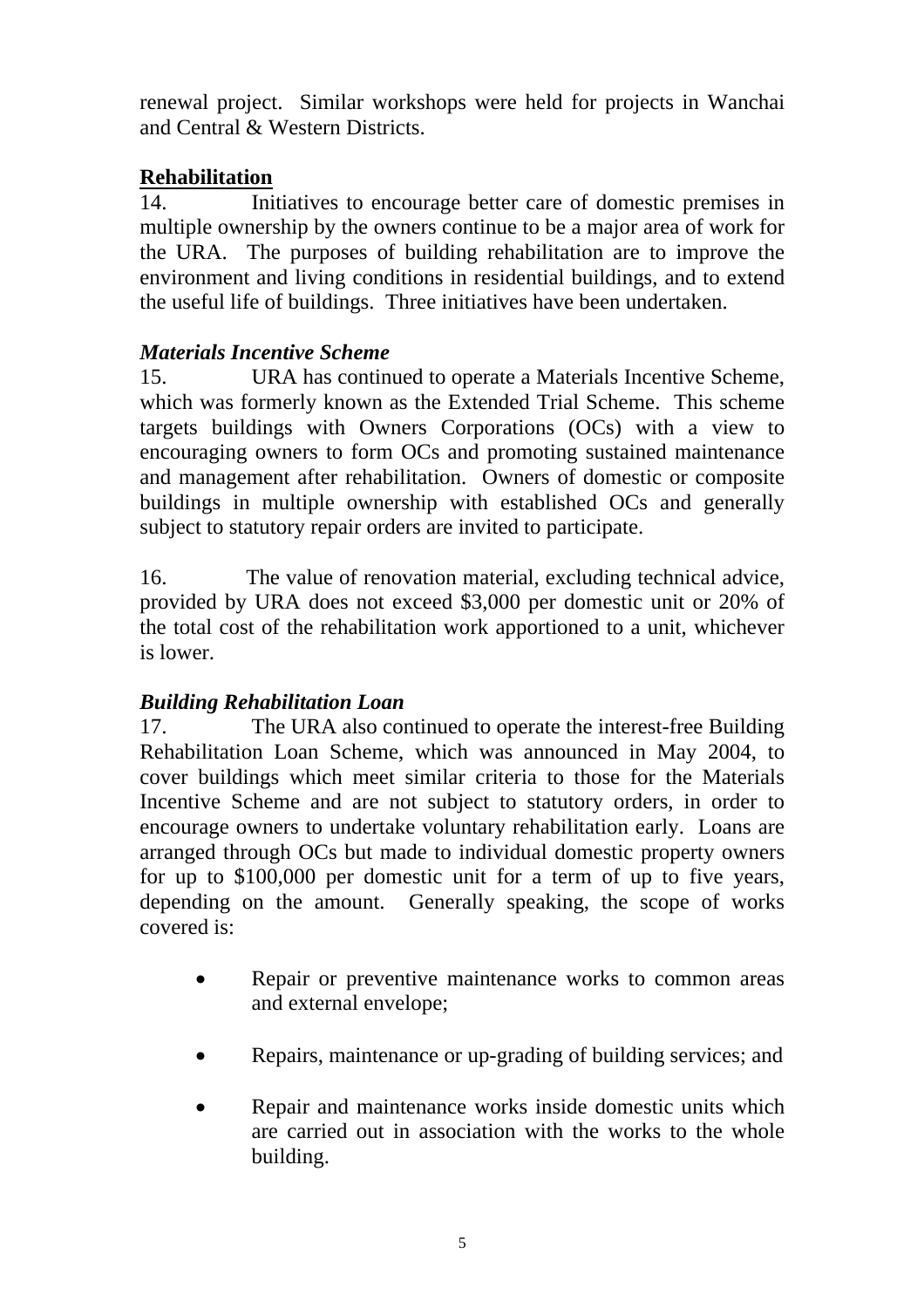### *Hardship Grants*

18. In some cases, the presence of owners, such as elderly people on low incomes, who are unable to contribute to the overall rehabilitation costs, may discourage or prevent other owners from going ahead. The URA has therefore introduced a limited Hardship Grant Scheme to assist such owners. The Scheme applies to the Building Rehabilitation Scheme Areas and covers the same class of buildings as the Materials Incentive Scheme and Loan Scheme. Hardship Grants may be up to \$10,000 per domestic unit or 100% of the share of cost of the works for the whole building attributable to that unit, whichever is lower.

19. Around \$150 million has been allowed for funding the Loan Scheme and the Grant Scheme. This can potentially cover up to 700 buildings, comprising about 42,000 domestic units for five years. Additional resources may be allocated for this use if required in future.

20. Taken together with the Materials Incentive Scheme detailed in paragraphs 15 to 16 above, the rehabilitation initiatives will potentially benefit about 1,000 buildings, comprising 60,000 domestic units. The proposals will help address problems of building dilapidation and improve living conditions and the built environment in these areas. So far over 17,000 units in about 200 buildings have participated in these schemes. Expenditure incurred under all schemes up to June 2006 is around \$60 million.

21. As a further measure to encourage better care of buildings in private ownership, the URA reached agreement in late 2004 with 13 local banks to offer mortgages on enhanced terms in respect of older domestic flats in buildings, which have benefited from URA's rehabilitation programmes. During 2005/06, URA reached similar agreements with 4 further banks. This market-led mechanism for reflecting the enhanced value of properly maintained buildings has been widely welcomed by owners, the property industry and the community at large.

### **Preservation**

22. The URA currently operates Western Market, which is a preservation project. Four current projects, all in Wanchai, contain significant preservation elements, in particular the preservation of five pre-war buildings in the redevelopment project at Johnston Road, and three pre-war shophouses as part of the Lee Tung Street redevelopment project, a revitalization-cum-preservation project at Mallory Street/Burrows Street, and a similar project jointly undertaken with HS at Stone Nullah Lane/Hing Wan Street, resulting in a total of 22 buildings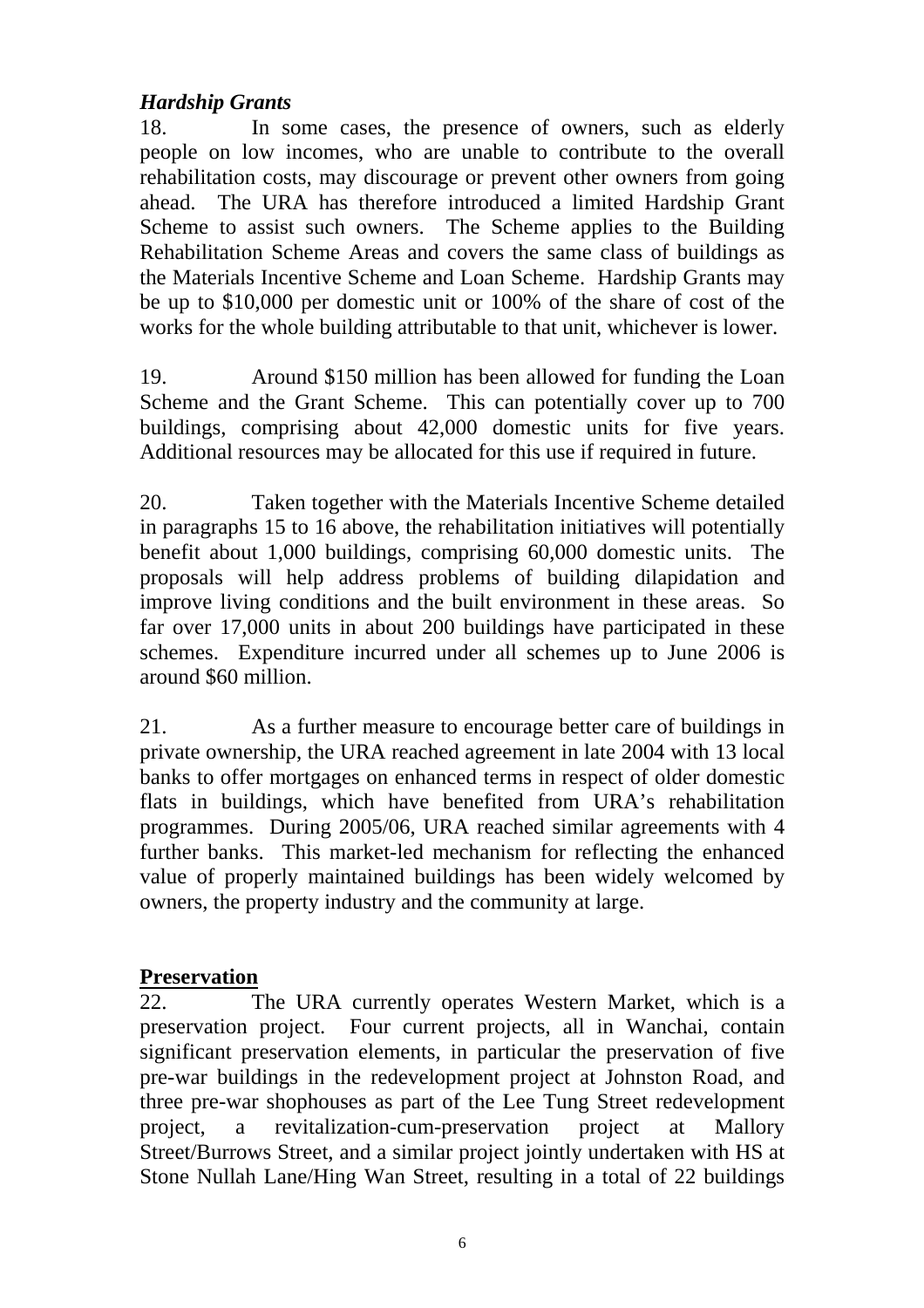being preserved in Wanchai. The URA is keen to pursue further revitalization and preservation projects as part of its coordinated 4Rs approach. However, the costs of preservation are often high. considering new preservation projects, the URA must keep in view the need to balance priorities in resource allocation and the potential, following their preservation, of buildings to generate revenue through adaptive re-use to pay for their long term maintenance.

### **Cost Control**

23. During the past year, the URA has continued to maintain a prudent financial position and to pursue cost reduction measures wherever possible. Staff headcount has been reduced from 302 at 1 May 2001 to 246 as at 31 March 2006. Recurrent staff cost reduced from \$145 million in 2004/2005 to \$137 million in 2005/06 down from \$201 million in 2001/02. However, staff costs are likely to increase in 2006/07 as URA recruits additional staff to cope with its increasing workload and number of projects.

# IV. **FUTURE PLAN**

24. The 2005 Policy Address stated that the URA "has played a vital role in Hong Kong's urban renewal process" and referred to the 4Rs strategy. The Policy Address also mentioned that "Renewing old districts and rehabilitating old buildings can be a major force for economic growth." The URA's work programme for 2006/07, which adopts a balanced approach to redevelopment, rehabilitation, preservation and revitalization, has been drawn up with this objective in mind, focusing on Action Areas within the Target Areas identified by the Urban Renewal Strategy.

25. Sections 21 and 22 of the URA Ordinance require the URA to prepare a five-year Corporate Plan (CP) and an annual Business Plan (BP) for approval by the Financial Secretary each year. The fifth CP for 2006/07 to 2010/11 and the 2006/07 BP were approved by the Financial Secretary in March 2006.

26. Rolling forward from the previous CPs, the fifth CP consists of 84 redevelopment projects, including 9 on-going projects taken over from the LDC, the aforementioned 30 redevelopment projects commenced so far, including those undertaken in association with the HS, and a number of new projects. Priority continues to be given to projects announced but not commenced by the former LDC, of which 21 out of 25 have already commenced, with the remaining 4 namely, Kwun Tong Town Centre, Nga Tsin Wai Village, Sai Yee Street and Peel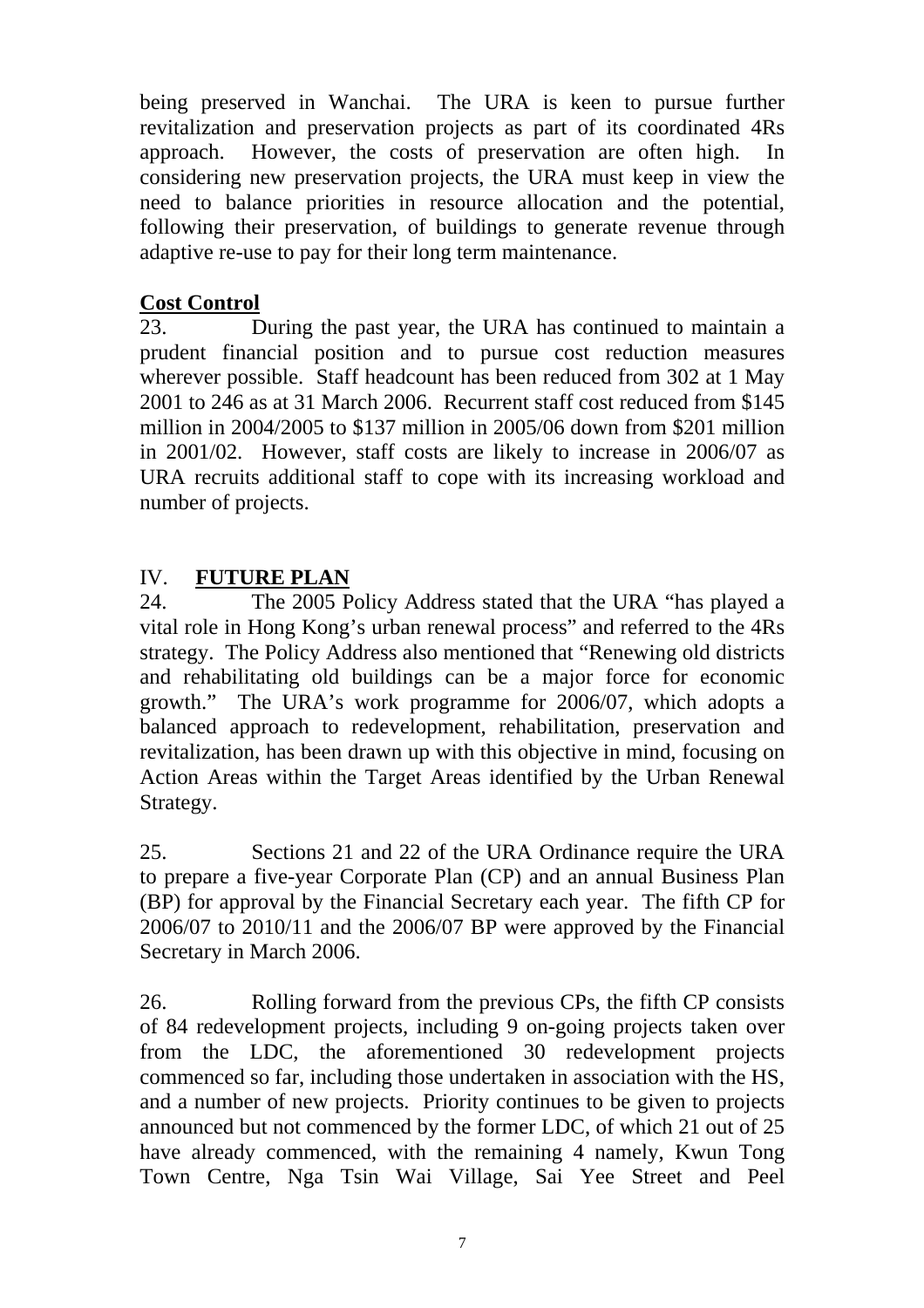Street/Graham Street currently being scheduled to commence in appropriate forms during 2006/07. In addition, some new projects are also being commenced where justified on planning and other grounds. In total, the URA plans to undertake 13 redevelopment projects in 2006/07.

27. The URA will continue to implement its rehabilitation programme targeting to offer assistance to owners of about 180 buildings in 2006/07. The fifth CP also contains 4 projects which involve the preservation of heritage buildings. There are also on-going projects at Johnston Road and Lee Tung Street, Wanchai where a number of pre-war shophouses are being preserved and new projects at Mallory Street and Stone Nullah Lane, Wanchai, which involve preservation of pre-war tenement buildings and provision of open space.

## V. **CONCLUSION**

28. The work of the URA continued to make substantial progress in 2005/06. The relatively high acceptance rate for acquisition offers in redevelopment projects has been sustained despite the rise in the property market during the year. Particularly good progress has been made in the area of rehabilitation with real benefits becoming apparent and being reflected in rising property values and the willingness of banks to provide finance for the purchase of rehabilitated flats. Co-operation with the HS has continued to prove beneficial in bringing extra resources to the urban renewal effort and the two bodies will build on this. The challenge remains in delivering an affordable, financially self-sustaining and integrated urban renewal programme that meets the needs and expectations of the community in changing economic and market conditions.

Urban Renewal Authority July 2006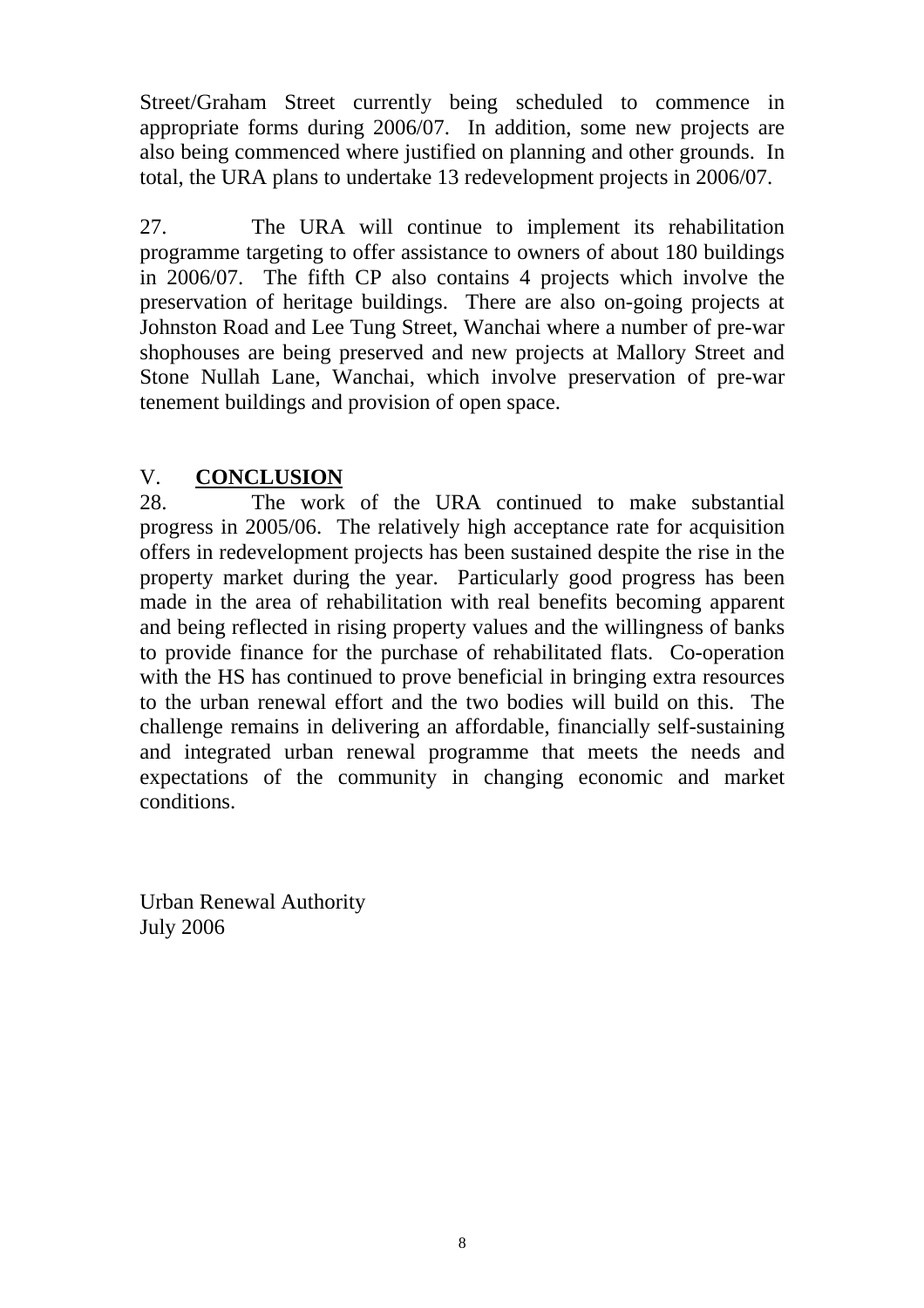## **Status of 22 projects launched by URA and 8 projects launched by HS**

|    | <b>Project Code</b> | <b>Project Name</b>                       | <b>Action by</b> | <b>Brief Details</b>                                                                                                                                                          | <b>Current Progress</b>                                                                                                                                                      |
|----|---------------------|-------------------------------------------|------------------|-------------------------------------------------------------------------------------------------------------------------------------------------------------------------------|------------------------------------------------------------------------------------------------------------------------------------------------------------------------------|
| 1. | H16                 | <b>Johnston Road</b>                      | <b>URA</b>       | Residential / Retail<br>development with total<br>GFA of $20,567$ m <sup>2</sup> and<br>381 residential units.<br>Preservation of 5<br>historical buildings.                  | Construction in<br>$\blacksquare$<br>progress and is<br>scheduled to<br>complete by late<br>2007.<br>Pre-sale of<br>residential units to<br>commence in 3rd<br>Quarter 2006. |
| 2. | K <sub>3</sub>      | <b>Cherry Street</b>                      | <b>URA</b>       | Residential / Retail<br>development with total<br>GFA of $43,097$ m <sup>2</sup> and<br>522 residential units.                                                                | Construction in<br>progress and<br>scheduled to<br>complete by late<br>2008.                                                                                                 |
| 3. | K <sub>26</sub>     | <b>Fuk Wing Street</b><br>/ Fuk Wa Street | <b>URA</b>       | Residential /Retail<br>development with total<br>GFA of $12,579m^2$ and<br>158 residential units.<br>$250m2$ open space.                                                      | Construction in<br>progress and<br>scheduled to<br>complete by early<br>2008.                                                                                                |
| 4. | K19                 | Po On Road /<br>Shun Ning Road            | <b>URA</b>       | Residential /Retail<br>development with total<br>GFA of $12,511m^2$ and<br>154 residential units.<br>$250m2$ open space.                                                      | Construction in<br>progress and<br>scheduled to<br>complete by early<br>2008.                                                                                                |
| 5. | K27                 | Reclamation<br><b>Street</b>              | <b>URA</b>       | Residential /Retail<br>development with total<br>GFA of $4,921m^2$ and<br>85 residential units.                                                                               | Construction in<br>progress and<br>scheduled to<br>complete by late<br>2007.                                                                                                 |
| 6. | H20                 | First Street /<br><b>Second Street</b>    | <b>URA</b>       | Residential/Retail<br>development with total<br>GFA of $38,954m2$ and<br>472 residential units.<br>Residential care home<br>for the elderly.<br>$700 \text{ m}^2$ open space. | Construction in<br>progress and<br>scheduled to<br>complete by late<br>2008.                                                                                                 |
| 7. | H17                 | Queen's Road<br>East                      | <b>URA</b>       | Residential/Retail<br>development with total<br>GFA of $3,900m^2$ and<br>69 residential units.                                                                                | Demolition<br>completed.<br>Processing of land<br>grant underway. JV<br>tender/EOI invitation<br>to be prepared.                                                             |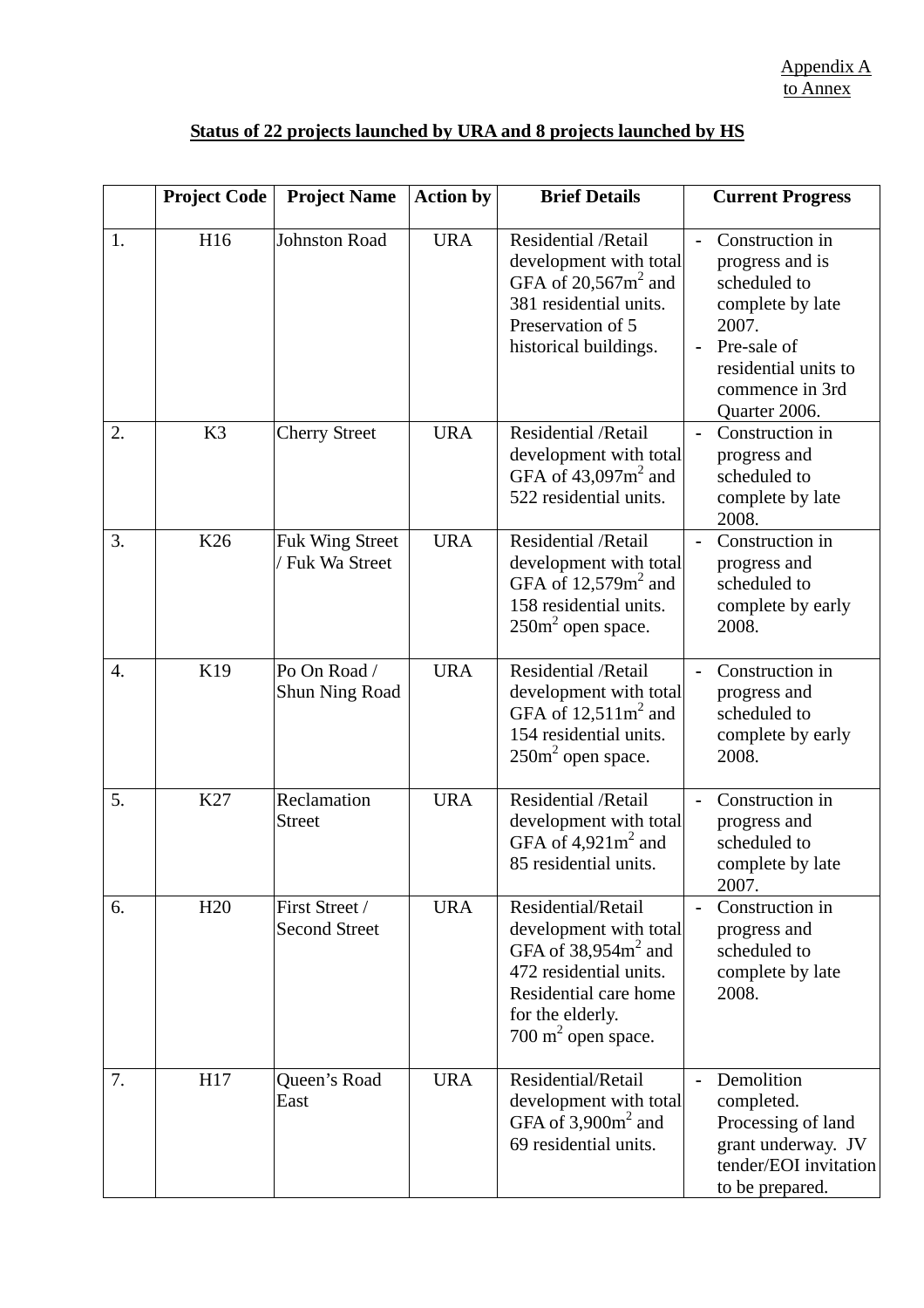|     | <b>Project Code</b> | <b>Project Name</b>                               | <b>Action by</b> | <b>Brief Details</b>                                                                                                                                                                                                                                                                                    | <b>Current Progress</b>                                                                                                                       |
|-----|---------------------|---------------------------------------------------|------------------|---------------------------------------------------------------------------------------------------------------------------------------------------------------------------------------------------------------------------------------------------------------------------------------------------------|-----------------------------------------------------------------------------------------------------------------------------------------------|
| 8.  | K30                 | Larch Street /<br><b>Bedford Street</b>           | <b>URA</b>       | Residential/Retail<br>development with total<br>GFA of $10,327$ m <sup>2</sup> and<br>87 residential units.                                                                                                                                                                                             | Construction in<br>progress and<br>scheduled to be<br>completed by late<br>2009                                                               |
| 9.  | K33                 | <b>Baker Court</b>                                | <b>URA</b>       | Residential/Retail<br>development with total<br>GFA of $2,113m^2$ and<br>46 residential units.                                                                                                                                                                                                          | <b>Buildings cleared</b><br>pending demolition<br>subject to resolution<br>of road access<br>problem                                          |
| 10. | H15                 | Lee Tung Street /<br><b>McGregor Street</b>       | <b>URA</b>       | Residential/Retail<br>development with total<br>GFA of $86,813m2$<br>including $3,084m^2$<br>GFA for residential<br>care home for the<br>elderly, refuse<br>collection point and<br>public toilet, and<br>1,323 residential units.<br>$550m2$ open space.<br>Preservation of 3<br>historical buildings. | Rehousing and<br>$\blacksquare$<br>clearance in progress<br>Revised planning<br>$\blacksquare$<br>brief endorsed by<br>TPB on 23 June<br>2006 |
| 11. | H19                 | Staunton Street /<br>Wing Lee Street              | <b>URA</b>       | Residential/Retail<br>development with total<br>GFA of $34,325$ m <sup>2</sup><br>including $150m^2$ GFA<br>for public toilet and<br>519 residential units.<br>$855m2$ public open<br>space.                                                                                                            | Development<br>$\blacksquare$<br>Scheme gazetted on<br>21 March 2003.<br>Pending the outcome<br>of legal appeal<br>proceedings                |
| 12. | H21                 | Shau Kei Wan<br>Road                              | <b>HS</b>        | <b>Residential / Retail</b><br>development with total<br>GFA of $19,467$ m <sup>2</sup> and<br>296 residential units.                                                                                                                                                                                   | Clearance in<br>progress                                                                                                                      |
| 13. | K25                 | Po On Street /<br>Wai Wai Road                    | HS               | Residential / Retail<br>development with total<br>GFA of 23,382m <sup>2</sup><br>including $2,200m^2$<br>G/IC GFA and 384<br>residential units.                                                                                                                                                         | Clearance in<br>progress                                                                                                                      |
| 14. | K <sub>20</sub>     | <b>Castle Peak</b><br>Road / Cheung<br>Wah Street | <b>HS</b>        | Residential / Retail<br>development with total<br>GFA of $8,910m^2$ and<br>149 residential units.                                                                                                                                                                                                       | Clearance in<br>progress                                                                                                                      |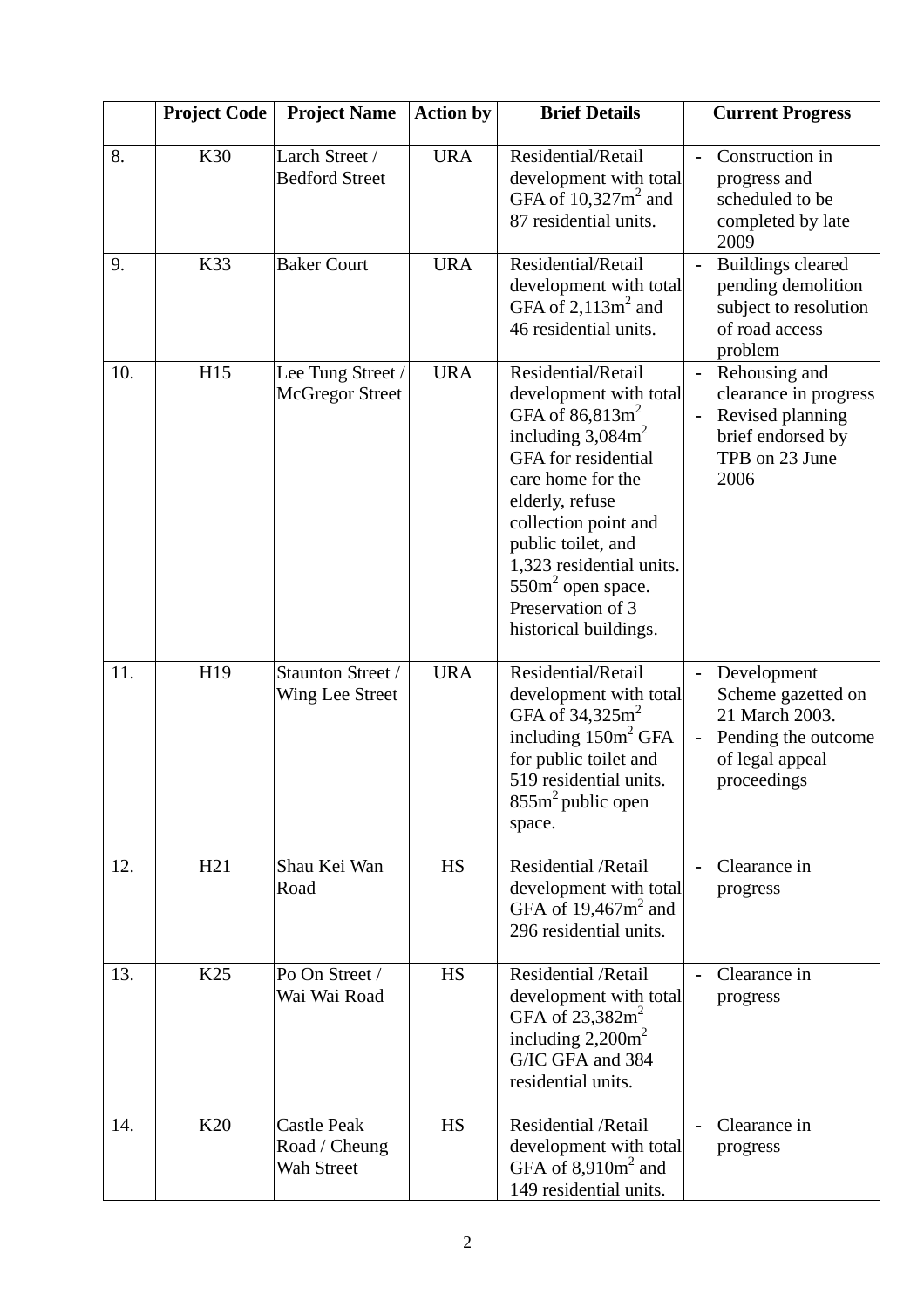|               | <b>Project Code</b>                      | <b>Project Name</b>                                    | <b>Action by</b> | <b>Brief Details</b>                                                                                                                                                   | <b>Current Progress</b>                                                                                                                 |
|---------------|------------------------------------------|--------------------------------------------------------|------------------|------------------------------------------------------------------------------------------------------------------------------------------------------------------------|-----------------------------------------------------------------------------------------------------------------------------------------|
| 15.           | K21                                      | <b>Castle Peak</b><br>Road / Un Chau<br><b>Street</b>  | <b>HS</b>        | Residential / Retail<br>development with total<br>GFA of $23,482m^2$ and<br>356 residential units.<br>$150m2$ open space.                                              | Clearance in<br>progress                                                                                                                |
| 16.           | K22                                      | Un Chau Street /<br><b>Fuk Wing Street</b>             | <b>HS</b>        | Residential / Retail<br>development with total<br>GFA of $19,998m^2$<br>including $2,200 \text{ m}^2$<br>G/IC GFA and 333<br>residential units.<br>$150m2$ open space. | Clearance in<br>progress                                                                                                                |
| 17.           | K <sub>23</sub>                          | <b>Castle Peak</b><br>Road /<br><b>Hing Wah Street</b> | <b>HS</b>        | Residential / Retail<br>development with total<br>GFA of $12,438m2$ and<br>180 residential units.                                                                      | Clearance in<br>progress                                                                                                                |
| 18.           | K31                                      | Larch St/Fir<br><b>Street</b>                          | <b>URA</b>       | Residential/Retail<br>development with total<br>GFA of $19,584m^2$ and<br>251 residential units.                                                                       | Clearance in<br>progress                                                                                                                |
| 19.           | K32                                      | Pine St/Anchor<br><b>Street</b>                        | <b>URA</b>       | Residential/Retail<br>development with total<br>GFA of $20,700m^2$ and<br>314 residential units.<br>$450m2$ open space.                                                | Clearance in<br>progress                                                                                                                |
| $20 -$<br>21. | $SSP/1/001 \& \text{Lai Chi Kok}$<br>002 | Road / Kweilin<br>Street & Yee<br><b>Kuk Street</b>    | <b>URA</b>       | Residential/Retail<br>development with total<br>GFA of $30,106m^2$ and<br>420 residential units.<br>$400m2$ of open space.                                             | 2 projects processed<br>as 1 Development<br>Scheme and gazetted<br>on 11 March 2005<br>Development<br>$\blacksquare$<br>Scheme approved |
| 22.           | WC/001                                   | Mallory Street/<br><b>Burrows Street</b>               | <b>URA</b>       | Retention and<br>refurbishment of<br>2,140 $m2$ of existing<br>space for cultural<br>and creative<br>industries<br>$250m2$ of open space                               | Development<br>Scheme approved<br>Acquisition to<br>commence shortly                                                                    |
| 23.           | H14                                      | Sai Wan Ho<br><b>Street</b>                            | <b>HS</b>        | Residential/Retail<br>development with<br>total GFA of<br>5,791 $m^2$ and 88<br>residential flats.                                                                     | Acquisition in<br>progress                                                                                                              |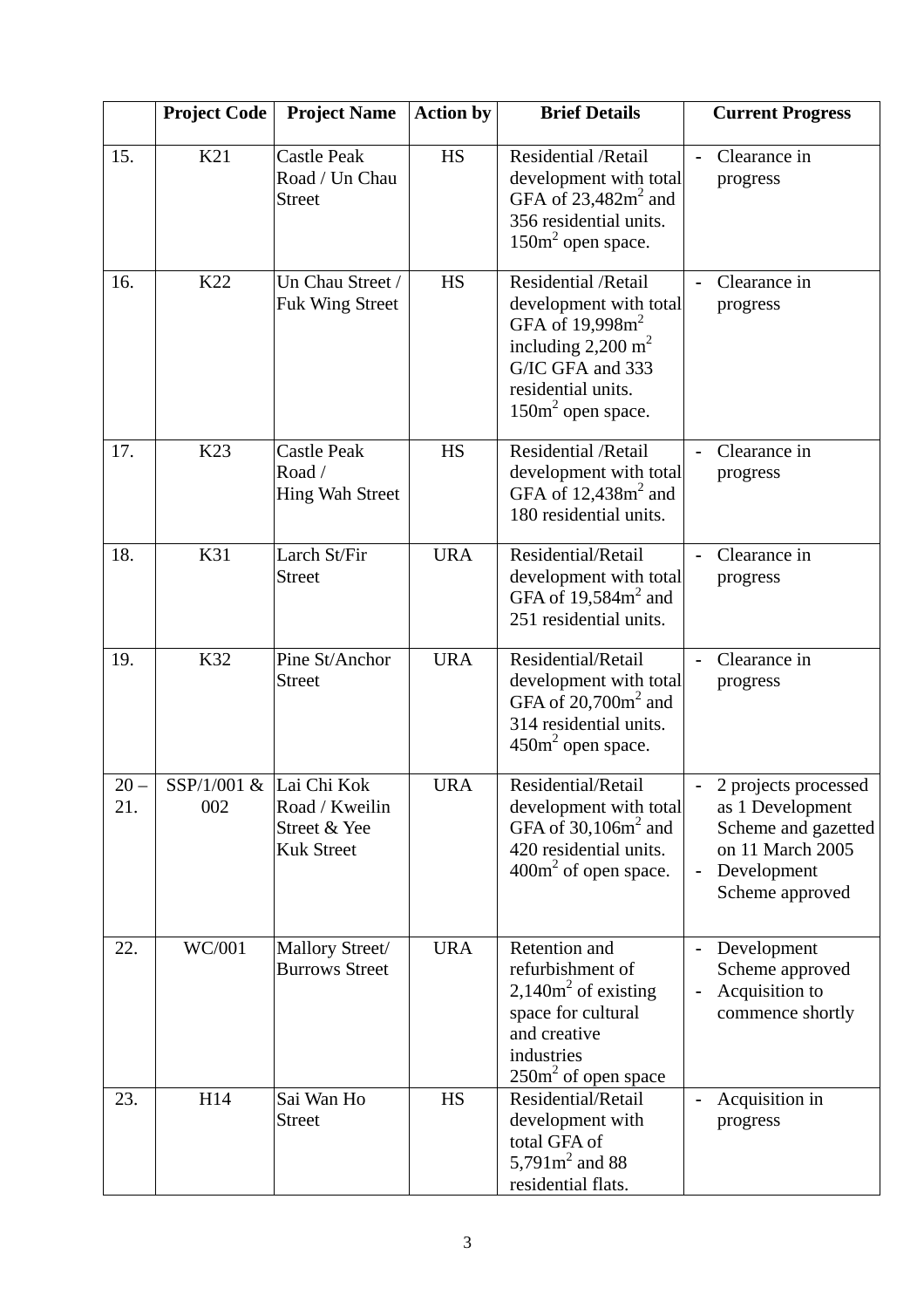|               | <b>Project Code</b>     | <b>Project Name</b>                                   | <b>Action by</b> | <b>Brief Details</b>                                                                                                                                                                     | <b>Current Progress</b>                                                                                                                                                                        |
|---------------|-------------------------|-------------------------------------------------------|------------------|------------------------------------------------------------------------------------------------------------------------------------------------------------------------------------------|------------------------------------------------------------------------------------------------------------------------------------------------------------------------------------------------|
| 24.           | SYP/1/001               | Yu Lok Lane/<br>Centre Street                         | <b>URA</b>       | Residential/Retail<br>development with<br>total GFA of<br>14,325 $m^2$ and 224<br>residential flats.<br>$1,100m2$ open space.                                                            | Development<br>Scheme gazetted on<br>2 December 2005<br>Planning approval<br>process underway                                                                                                  |
| 25.           | TKT/2/001               | Fuk Tsun Street/<br><b>Pine Street</b>                | <b>URA</b>       | Residential/Retail<br>development with<br>total GFA of<br>4,824 $m^2$ and 72<br>residential flats                                                                                        | Development Project<br>gazetted on 16<br>December 2005<br>Authorisation from<br>SHPL to proceed<br>with the project<br>obtained in June<br>2006<br>Acquisition to<br>commence shortly          |
| $26 -$<br>28. | SSP/1/003,<br>004 & 005 | Hai Tan Street/<br>Kweilin Street &<br>Pei Ho Street  | <b>URA</b>       | Residential/Retail<br>development with total<br>GFA of $66,960m^2$<br>including $2,200m^2$<br>G/IC reserve and 879<br>residential units.<br>$1,500m2$ open space.                        | 3 projects processed<br>as 1 Development<br>Scheme and gazetted<br>on 17 February 2006<br>Planning approval<br>$\blacksquare$<br>process underway                                              |
| 29.           | K <sub>9</sub>          | MacPherson<br>Stadium                                 | <b>URA</b>       | Residential/Retail<br>development with total<br>GFA of $24,663$ m <sup>2</sup><br>including $5,716m2$ of<br>G/IC for indoor<br>stadium and youth<br>centre and 253<br>residential units. | Commenced in<br>March 2006<br>Land grant being<br>processed<br>Detailed planning<br>$\overline{\phantom{0}}$<br>work underway prior<br>to issue of invitation<br>of expressions of<br>interest |
| 30.           | H05-026                 | <b>Stone Nullah</b><br>Lane/Hing Wan<br><b>Street</b> | <b>HS</b>        | Retention and<br>refurbishment of<br>$2,305m2$ existing<br>GFA for cultural.<br>community and<br>commercial use with<br>$220m2$ of open space                                            | Development<br>Scheme gazetted on<br>31 March 2006<br>Planning approval<br>process underway                                                                                                    |

Urban Renewal Authority July 2006